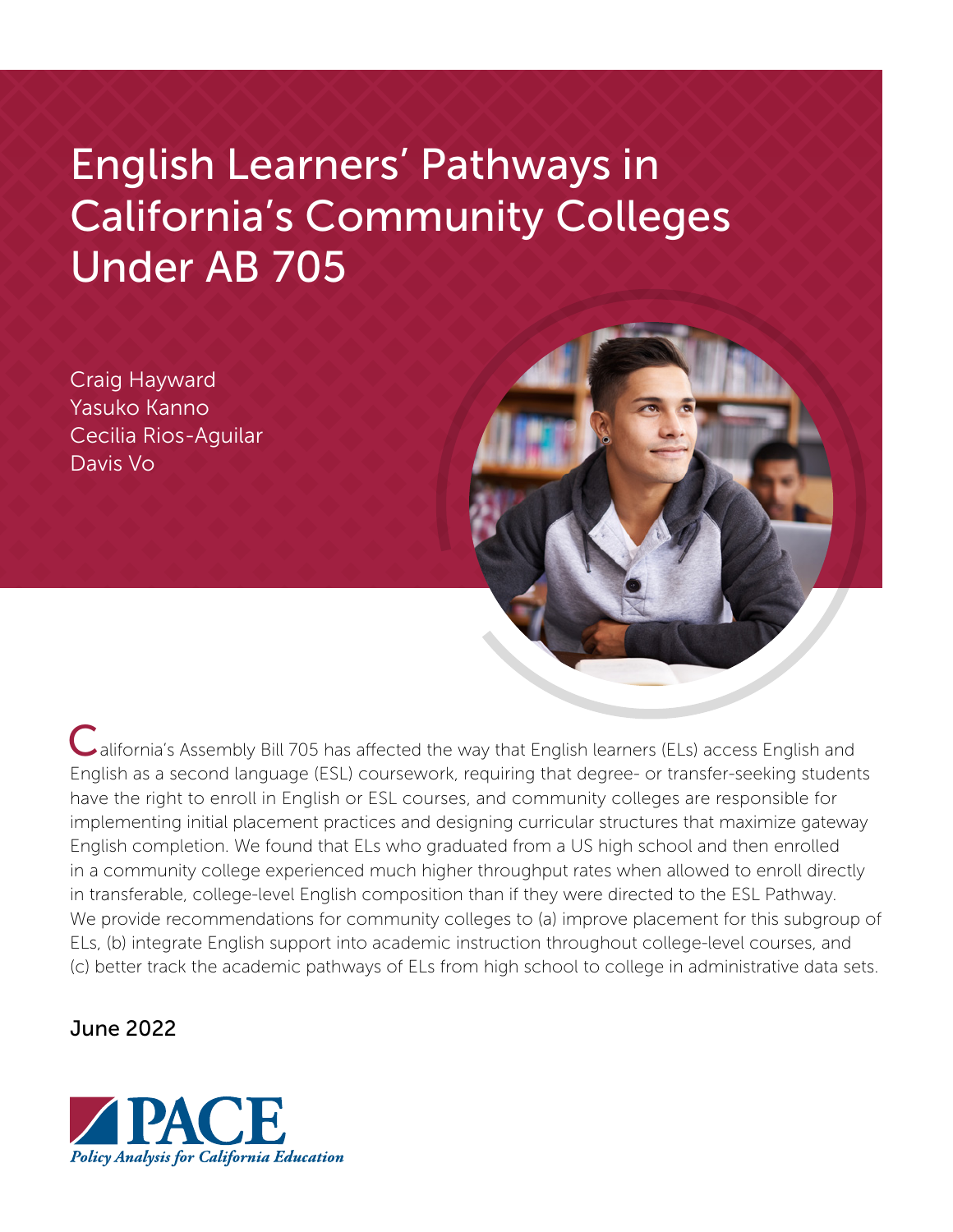

## Introduction

In October 2017, California's Assembly Bill 705 (AB 705) required that community colleges maximize the probability that students complete transfer-level English and math. This bill aimed to ameliorate assessment and placement practices that have disproportionately contributed to inequitable outcomes for historically marginalized communities.<sup>1</sup> AB 705 has affected how students access English as a second language (ESL) and English coursework at the community college (CC). While students can elect to enroll in ESL courses, those with a US high school cumulative grade point average (GPA) must, by default, receive placement into a gateway college-level transferable English class, with the GPA determining if that placement is with or without additional corequisite support. Additionally, CCs are responsible for providing placement practices and curricular structures that maximize the probability of completing gateway English. As a result, CCs have reconsidered whether their practices, policies, and structures were conducive to maximizing throughput rates, which is the proportion of student cohorts who complete key gateway courses (e.g., transferable, college-level English composition) in a timely manner.

There are varying perspectives on how colleges can best support student success under AB 705. The discourse around AB 705 has focused on how reliable and valid traditional methods and perspectives of placing students into English or ESL courses are; the extent to which curricular structures, including multiple levels of developmental courses, were positively affecting students' likelihood of gateway English coursework; what kind of supports (e.g., corequisite courses) and services students would need to be successful to complete gateway English; and which students should be encouraged to begin directly in gateway English. In response to AB 705 and in hopes of maximizing throughput rates, colleges have increased access to gateway English courses by minimizing the number of prerequisite English/ESL courses and through direct placement into gateway English. Naturally, English learners (ELs) are affected by such policies.<sup>2</sup> This brief will explore the extent to which a subgroup of ELs, those who are US high school graduates, could benefit from the resulting CC structural reforms in place under the context of AB 705.

Nowhere in the United States have educational issues concerned with ELs been more pressing and significant than in California, where linguistically minoritized students comprise nearly 40 percent of all K–12 students and an increasing population of postsecondary students.<sup>3</sup> Recent data show that out of more than six million California public school students, approximately 1.15 million are ELs, and 200,000 are long-term English learners (LTELs); nearly 46 percent of all ELs in Grades 6-12 are LTELs.<sup>4</sup> Another 130,000 students are considered at risk of becoming LTELs.<sup>5</sup> ELs in California represent 18 percent of the K-12 population, with a significant proportion of EL students (more than 82 percent) being Spanish speakers.<sup>6</sup>

Regrettably, ELs remain among the most underserved in the state with respect to K–12 academic performance, reclassification, and college readiness as well as college persistence and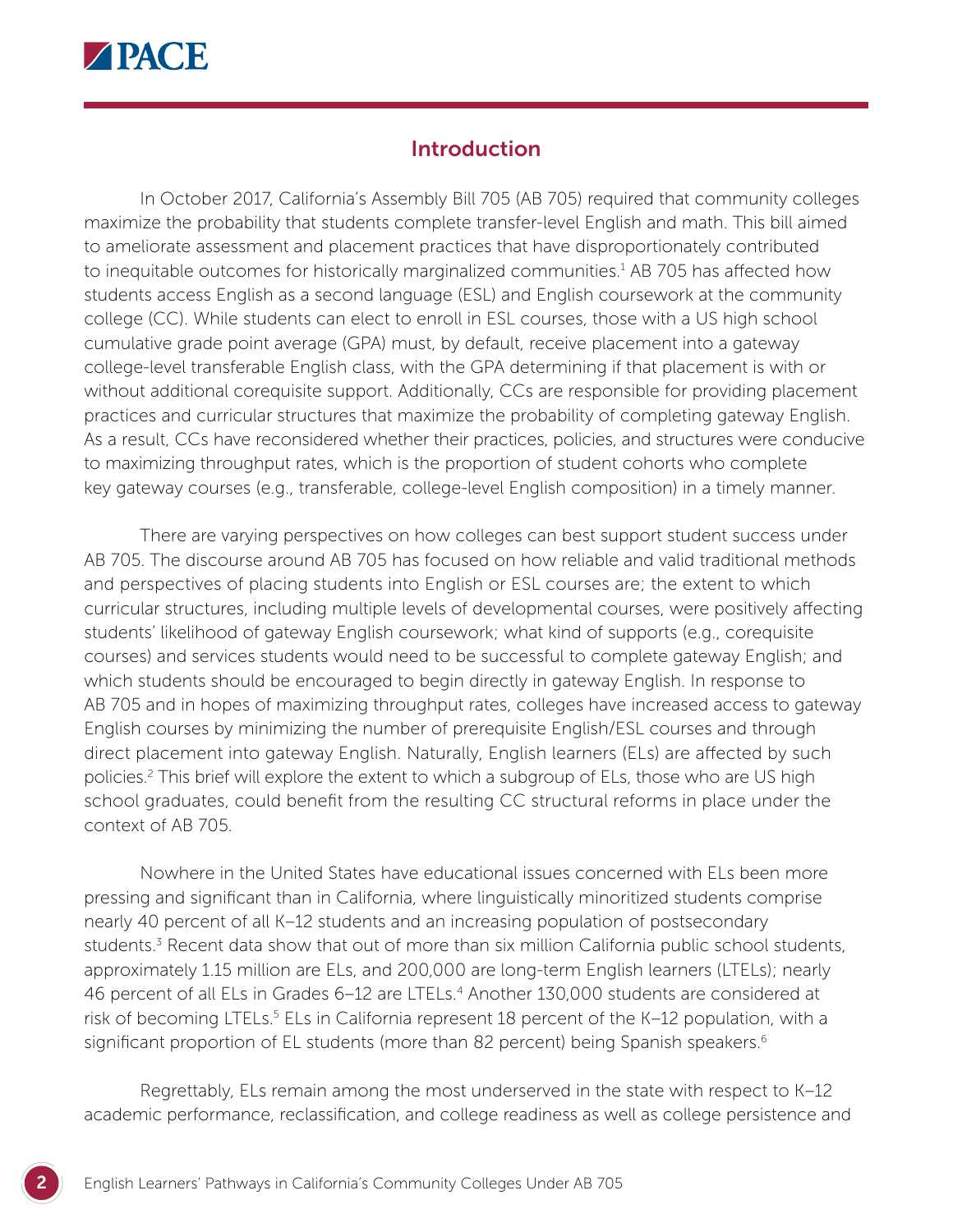completion.<sup>7</sup> Consequently, many ELs and LTELs have historically started their higher education journeys in CCs with a high probability of beginning in developmental coursework. Developmental courses are neither degree-applicable nor transferable, which means that students enrolled in these sequences must persist through a greater number of classes and terms, leading to delays, increased opportunities for attrition, and, consequently, a decreased likelihood of degree attainment.<sup>8</sup> As they transition from K–12 education to college, many ELs develop their English language proficiency, becoming bilingual or multilingual.<sup>9</sup> Unfortunately, despite the wellsupported claim that English language development (ELD) and rigorous academic preparation for college can happen at the same time, English language acquisition is instead often treated as a prerequisite to accessing college-level preparatory content.<sup>10</sup>

Recent research has clearly documented ELs' limited access to rigorous academic instruction in middle and high school.<sup>11</sup> By the time EL students reach CCs, many require both language and academic support because they did not have sufficient opportunity in high school to acquire the skills and knowledge necessary for a smooth transition to college. To successfully transition EL students to college, both high schools and colleges must understand the unique challenges EL students face and increase their access to the classes and support mechanisms that provide them with the confidence and skills to succeed in college. Absent a supportive environment in high school, simply providing access to college may not translate into persistence and successful completion.

Many ELs aspire to attain a bachelor's degree. Many of these students elect to enroll in a CC as the first step on their journey, planning to eventually take advantage of transfer opportunities. Using Education Longitudinal Study of 2002 data, Kanno and Cromley found that 58 percent of ELs in tenth grade aspired to go to four-year colleges, compared to 75 percent of native English speakers and 71 percent of English-proficient language minority students.<sup>12</sup> Furthermore, as they point out, moving from aspirations to actual enrollment in four-year postsecondary institutions is quite a challenge, particularly for ELs. Their analyses show that among the ELs who aspired to attend a four-year college, took the academic courses to qualify for admissions to a four-year college, and graduated from high school, only 62 percent applied to four-year colleges—compared to 80 percent of native speakers and 76 percent of English proficients.13

It is estimated that at least 25 percent of California CC students are ELs and immigrants.<sup>14</sup> Because their affordability and open enrollment policies provide potential access to higher education for groups that have long been underserved by K–12 schools, California's CCs play a potentially critical role in reducing the disparity in educational attainment between racial and ethnic groups. Furthermore, California's CCs play a central role in educating students who are not yet fully proficient in English.<sup>15</sup> CC ESL programs serve a large and diverse mix of students, including young adults who attended California's K–12 schools; some were considered LTELs, some were reclassified as fluent English proficient, and others were never classified as ELs in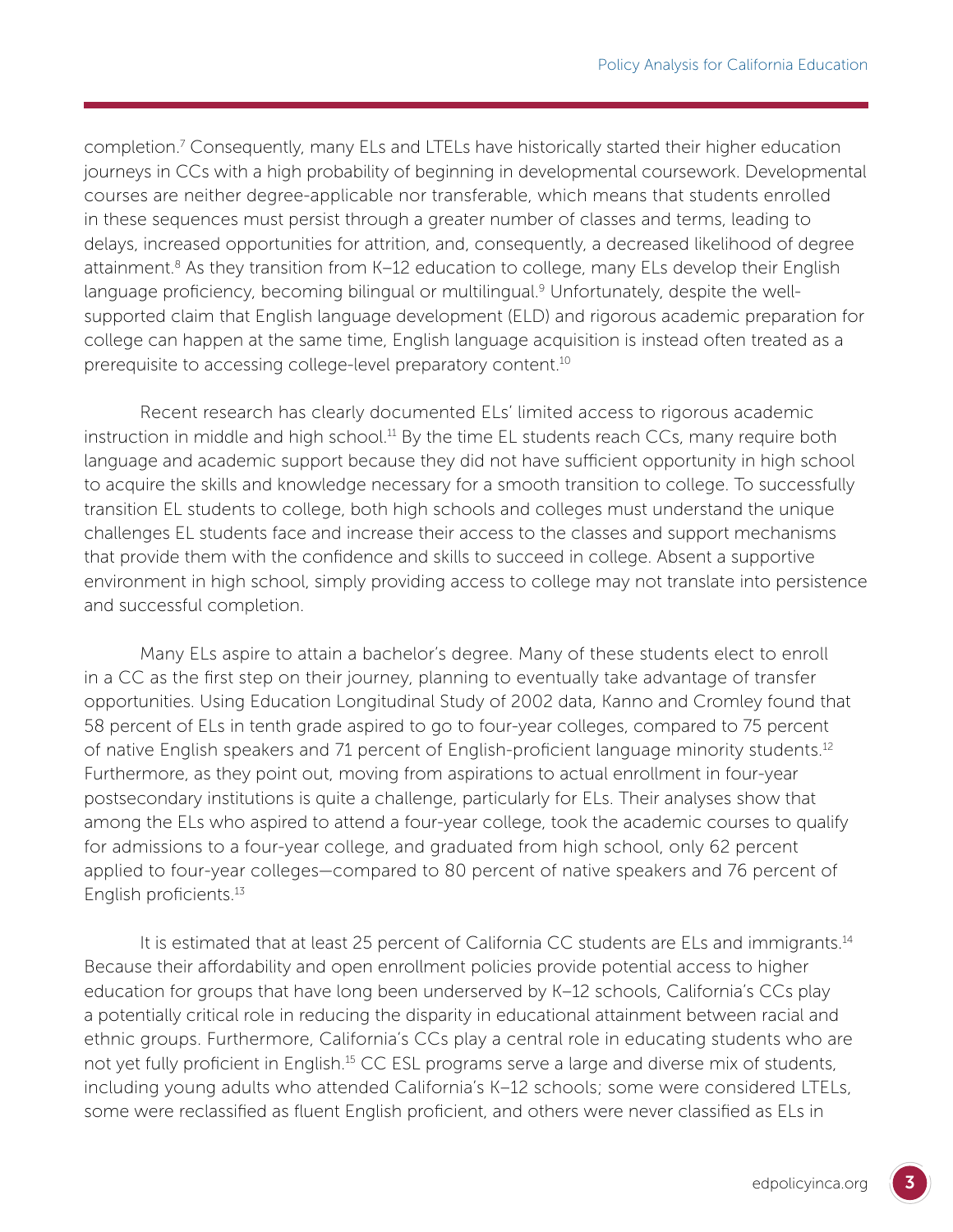

high school. These young adults also include immigrants with high school, college, or graduate degrees from their home countries and working-age immigrants in California's labor force.16 Evidence suggests that realizing the potential of EL students can increase the quantity and quality of human capital in the US and prepare these students to become more active participants and contributors to a healthy democracy and government.<sup>17</sup> For example, Rumbaut found a positive relationship between bilingualism and academic as well as employment outcomes in their analysis of Southern California.<sup>18</sup> In an increasingly competitive and global economy, EL students have the potential to meet labor market needs in critical areas that would benefit from multilingual employees.19

Even with the growth of the EL student population, there is limited knowledge regarding the academic trajectories, college experiences, and outcomes (both academic and occupational) of ELs at CCs (see sidebar: Four Reasons for Lack of Scholarship of ELs in Higher Education). However, now more than ever, it is essential that California fills the gap of knowledge regarding the academic and occupational outcomes of ELs. To bridge the research of ELs transitioning to college, this brief offers insights into the academic pathways of a subgroup of ELs in California's CCs: those students who graduated from US high schools and who subsequently enrolled in CCs. We aim to describe and predict their chances of completing a degree and transfer requirements within a given time frame, as stipulated by current legislation (i.e., AB 705).

### Current Policy Context in California for ELs in CCs

In California, AB 705 sought to increase access to transfer-level English and math within the California CCs.20 Signed in October 2017 and officially in effect as of January 1, 2018, the legislation was in response to a history of unnecessarily placing students into "remedial courses that may delay or deter [students'] educational progress" and the inequities that resulted from such practices, such as the disproportionate placement of students of color into the lowest levels of remediation. For example, in a statewide analysis of all first-time California CC students in 2019–20 who attempted at least one math or English course within six years, 87 percent of the students identified as Black or Latinx and 86 percent of the students identified as economically disadvantaged took at least one remedial math or English course.<sup>21</sup> Students from historically marginalized communities were disproportionately placed in remedial education, even among students classified as "college ready." As such, AB 705 required, by fall 2019, that all California CCs "maximize the probability that a student will enter and complete transfer-level coursework in English and math within a one-year time frame" and that colleges use high school information (coursework, grades, and GPA) to guide placement policies. According to the California Code of Regulations Title 5, such language and guidelines apply to all students who have obtained a US high school diploma or equivalent.<sup>22</sup>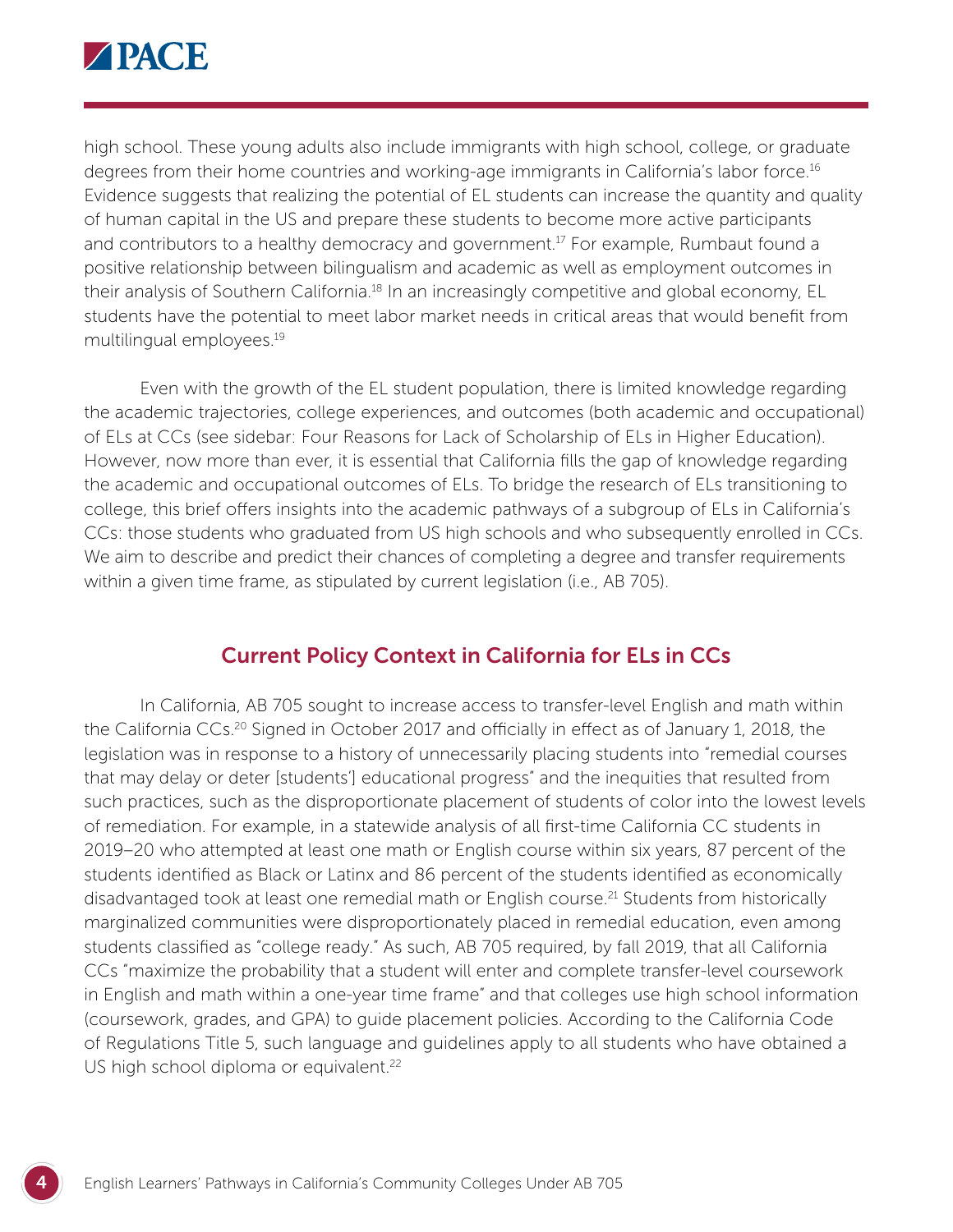#### Four Reasons for Lack of Scholarship of ELs in Higher Education<sup>23</sup>

- 1. While the K–12 system has policies and procedures to classify ELs and measure their outcomes, state and federal policies do *not* mandate that higher education institutions identify or monitor the progress of ELs.<sup>24</sup>
- 2. EL status can change over time as students' English language proficiency develops; consequently, the label is dynamic. In K–12 education, once ELs meet certain academic and English proficiency thresholds, they are reclassified as fluent English proficient and exit the ELD program.<sup>25</sup> Unfortunately, while postsecondary institutions typically collect demographic data about students, they do *not* systematically track each student's language proficiency, making it virtually impossible to adequately capture or describe students' English language proficiency.26
- 3. Multiple terms have been used to describe EL students in higher education. Over time, the use of the various labels can make it difficult to define and distinguish EL students from other students. Unfortunately, some research has labeled EL students in static, deficit terms (e.g., not recognizing that language proficiency can change over time and be measured across a continuum), portraying their linguistic practices (i.e., speaking another language at home and being bilingual or multilingual) as detrimental to their academic success.
- 4. Variations in data collection methods across various organizations and institutions have limited and created difficulties in conducting research on ELs in college.<sup>27</sup> Typically, data on linguistic background are available in national longitudinal data sets (e.g., Education Longitudinal Study [ELS], Beginning Postsecondary Students Study [BPS], and High School Longitudinal Study [HSLS]) but may not exist or be reported in the same way in institutional data sets. In addition, K–12 institutions may have richer data than statewide databases and higher education institutions. Thus, because of the misalignment of how data have been collected or managed across P–12 and higher education at the federal, state, and institutional level, the capacity to analyze ELs' experiences and outcomes along the P–16 continuum has been variable and limited. These factors affect the lack of scholarship for ELs in high education, and as argued by Nuñez et al., the transition to college for ELs is a complex process that is currently understudied.28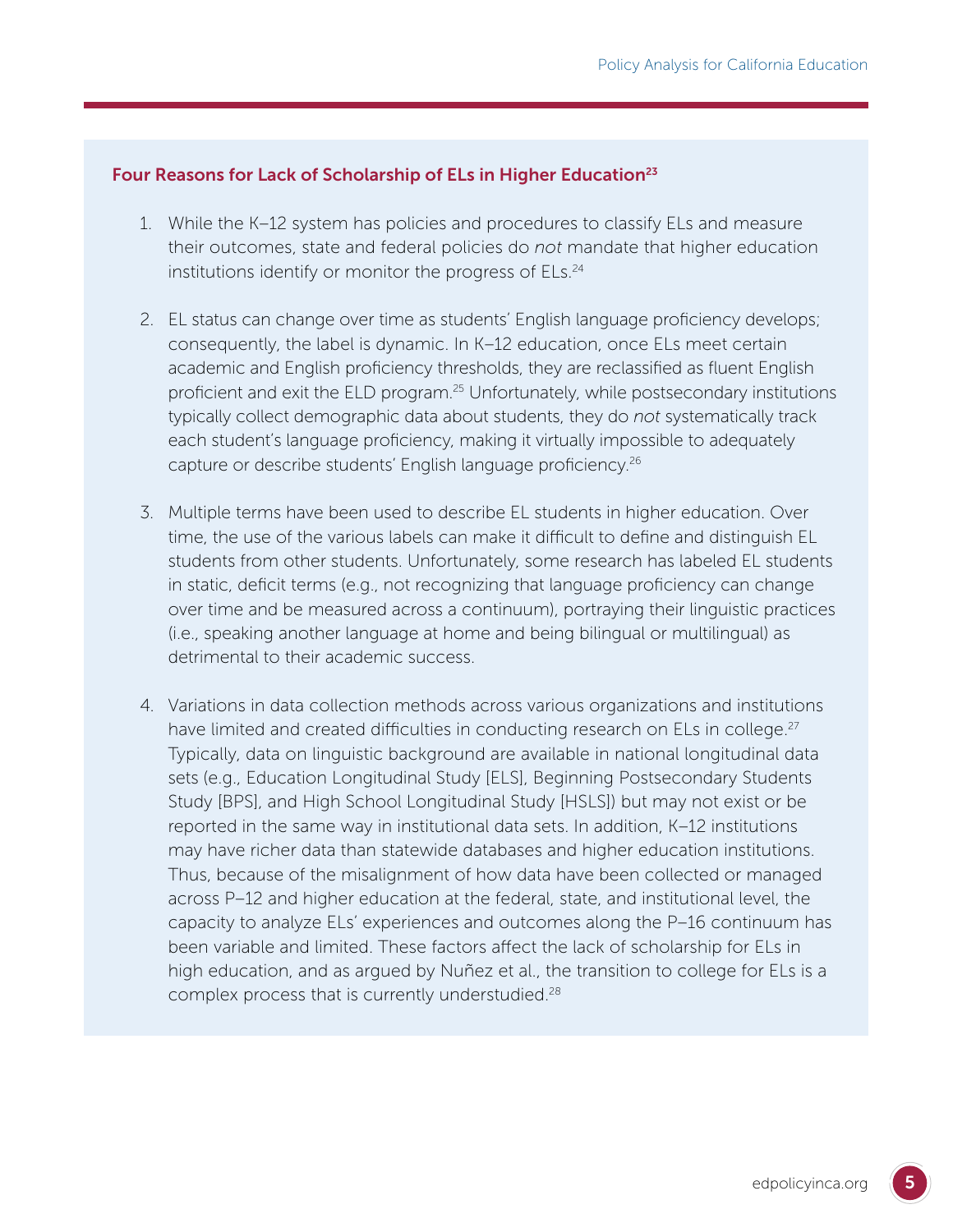

AB 705 also had an impact on policies related to credit ESL coursework because only one third of degree-seeking students who began in ESL coursework completed transfer-level English composition<sup>29</sup> within six years, with even lower rates for those students placed into lower levels of ESL.<sup>30</sup> AB 705 led to amendments to Education Code §78213 (d)(1)(E), which now states that colleges "must maximize the probability that … [a student enrolled in ESL] will enter and complete degree and transfer requirements in English within three years."31 CCs were expected to fully implement AB 705 for ESL by fall 2020, but this was extended until 2021 due to the COVID-19 pandemic.<sup>32</sup> In addition, the California Community Colleges Chancellor's Office (CCCCO) provided colleges curricular guidance for their ESL sequences:

- Consider integrating skills (e.g., grammar/writing, reading/writing, or reading/writing/ grammar) in credit ESL courses (in lieu of stand-alone courses).
- Develop ESL Pathways, so students transition from ESL directly to gateway English rather than developmental English courses.
- Place students in ESL Pathways that have the highest probability of gateway English completion.
- Allow faculty teaching credit ESL courses to teach gateway English to students who have taken ESL courses or create an ESL course that is equivalent to gateway English.
- Increase professional development opportunities for faculty who teach credit ESL and gateway English.
- Pursue general education transfer credit (e.g., with California State University and University of California) for additional transfer-level ESL courses and areas beyond just composition.33

Each California CC has local control over curricular matters. They have the authority to respond to AB 705 by designing and implementing placement processes and curricula to optimize gateway English completion within 3 years for students entering the ESL sequence. Historically, ESL sequences have varied considerably across California CCs. In reviewing ESL sequences across the California CCs between 2010 and 2017, Rodriguez et al. describe these variations with considerations for sequence length (how many levels until gateway English), sequence type (instructional characteristics of ESL courses), and sequence endpoint (whether ESL Pathways lead to gateway English, developmental English, or transferable ESL).<sup>34</sup> The implementation of AB 705 has influenced and will continue to influence how California CCs design their ESL sequences to ensure that students experience transfer-level English completion within a 3-year time frame.

In light of AB 705, research has been conducted to identify practices and structures supporting efforts to increase gateway English completion for students taking ESL courses. In an analysis of degree-seeking students within the ESL sequence enrolled between 2010 and 2012, Rodriguez et al. identified shortening sequence length and developing more ESL courses that utilize an integrated approach towards language skill development as potentially effective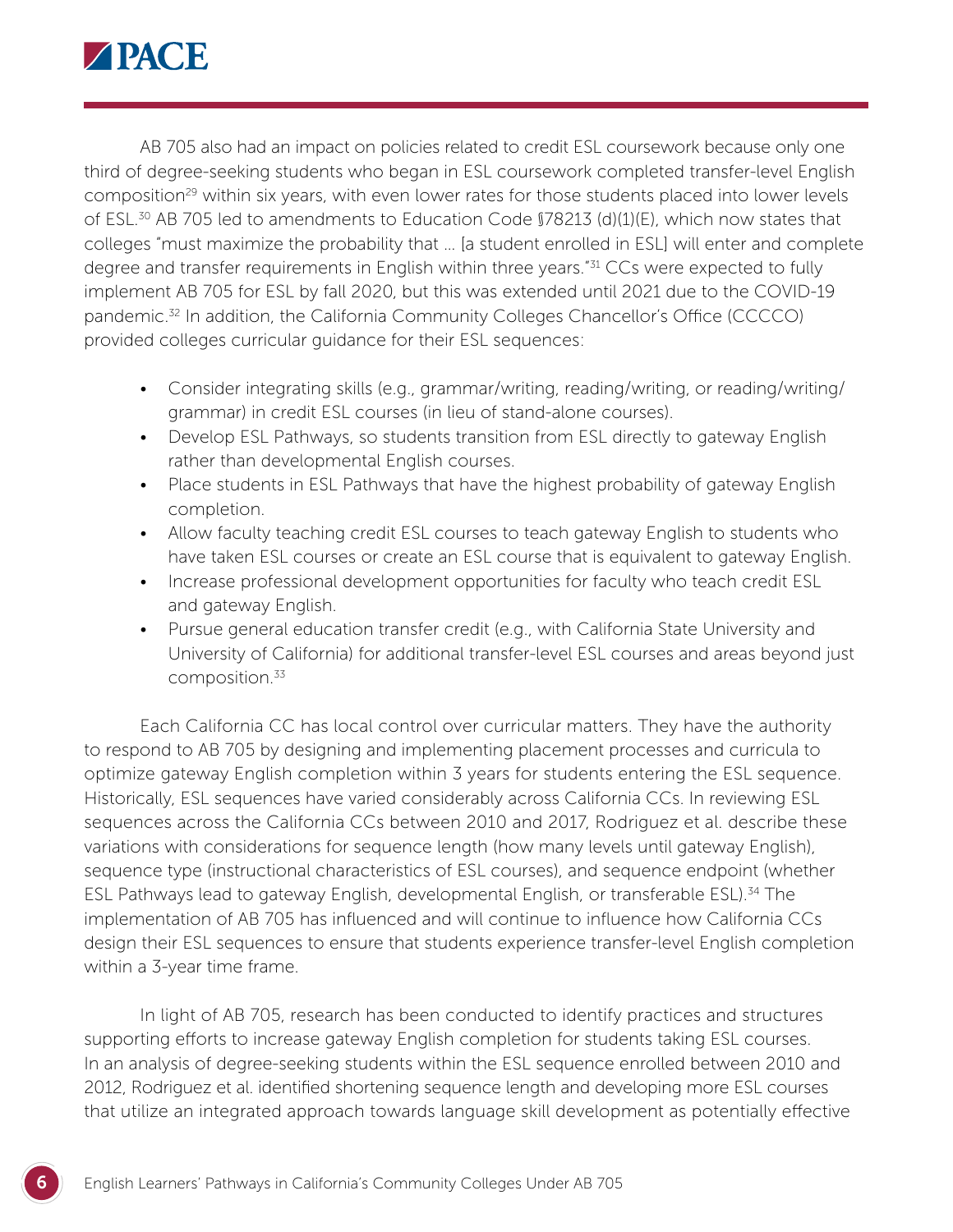strategies to increase the likelihood of transfer-level English completion.<sup>35</sup> They also found that ESL sequences that contain transferable ESL coursework support transfer-level English completion for students. Their findings suggest that there are strategies that can be helpful to support students' likelihood of completing gateway English and highlight the importance of conducting data disaggregation to identify differences in outcomes experienced by different subgroups of CC students.

Research and policies relating to maximizing English outcomes for EL students in college are complicated by the fact that EL students transitioning from high school may pursue coursework in either the English or the ESL Pathway. While a student may be designated as an EL during their time in the California K–12 system, currently there is *not* a standard definition of an EL established by the CC system. This means that there is both fluidity in the curricular pathway taken for degree- or transfer-seeking ELs and a lack of a standard way to monitor or track the progression of cohorts of EL students towards the objective of completing gateway English. These realities have presented barriers and challenges to researchers in understanding how this population of subgroups of ELs experience English and ESL coursework within the CC system.

Ultimately, the intent of AB 705 is to increase the number of degree- and transfer-seeking students that complete this key gateway English class (i.e., transferable college-level English composition). Broadly speaking, there are two primary pathways towards achieving this goal in the California CC system that are both allowable under AB 705 and CCCCO guidance: the *English Pathway* and the *ESL Pathway*. ELs may experience either pathway depending on the placement and assessment systems in place when they enter college. These assessment and placement systems vary from college to college in California due to the policy of local control. For the purposes of this brief, an English Pathway is a sequence of English composition courses that lead to the completion of gateway English composition within 1 year. Prior to AB 705, the English sequence could be up to five courses deep; with the implementation of AB 705 in fall 2019, all students with a US high school GPA must be placed directly into the gateway English class. The ESL Pathway is defined as a sequence of ESL coursework and the completion of gateway English composition. Colleges are required to maximize the likelihood that students on this pathway will complete the gateway English composition class (or its equivalent) within 3 years (see Figure 1). Colleges are figuring out what data markers and decision rules should be used to place ELs in English/ESL Pathways that will maximize throughput. Regardless of colleges' default placement structures and policies, ELs have the right to access the ESL Pathway. At this time, there are no data markers that would predispose colleges to direct certain students to the ESL Pathway. Given that ELs may experience either the English or ESL Pathway upon entry to the CC, strictly reviewing research on the ESL Pathway is insufficient for understanding the academic trajectories of  $FI S^{36}$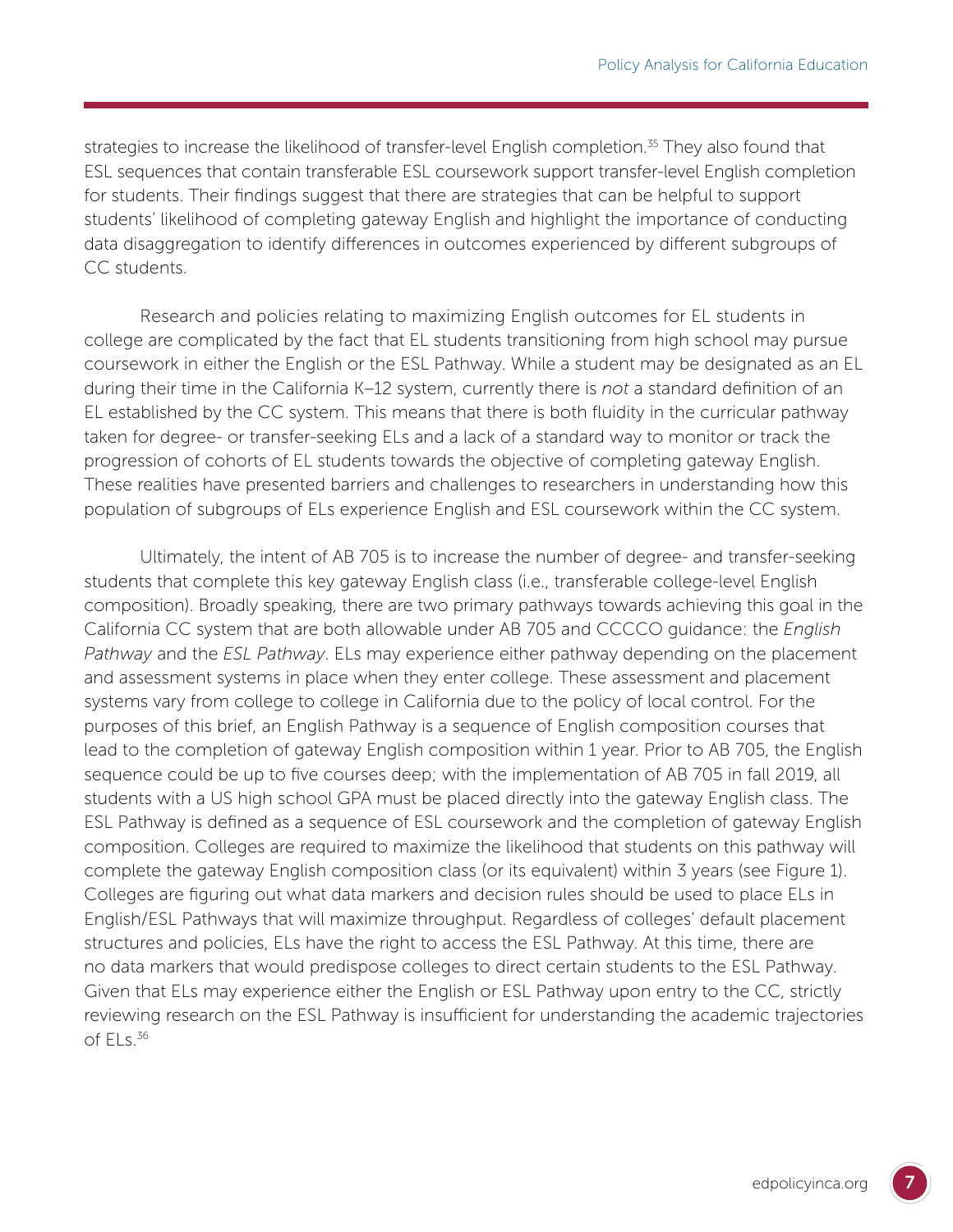





# The Impact of AB 705 on US High School Graduates who are ELs

In addition to considering ELs' entry into either the English or the ESL Pathway, there are multiple dimensions of the EL population that may influence how students experience English and ESL Pathways and their ability to achieve gateway English completion. One way to think about this population is to consider whether first-time degree- or transfer-seeking ELs are US high school graduates, international students, or neither. Figure 2 shows the relative size of different groups of ELs who took their first English or ESL class in the California CC system in 2017–18. When disaggregating data in this way, we know that nearly half (48 percent) of first-time, degree- or transfer-seeking ELs are US high school graduates. Given the prevalence of ELs that are US high school graduates, this brief examines the *throughput* rates of this subgroup once they enter CCs in California, with considerations of additional dimensions, such as estimated English proficiency, high school GPA, or ethnic/racial group, to better understand how this population may experience success in the English versus ESL Pathway.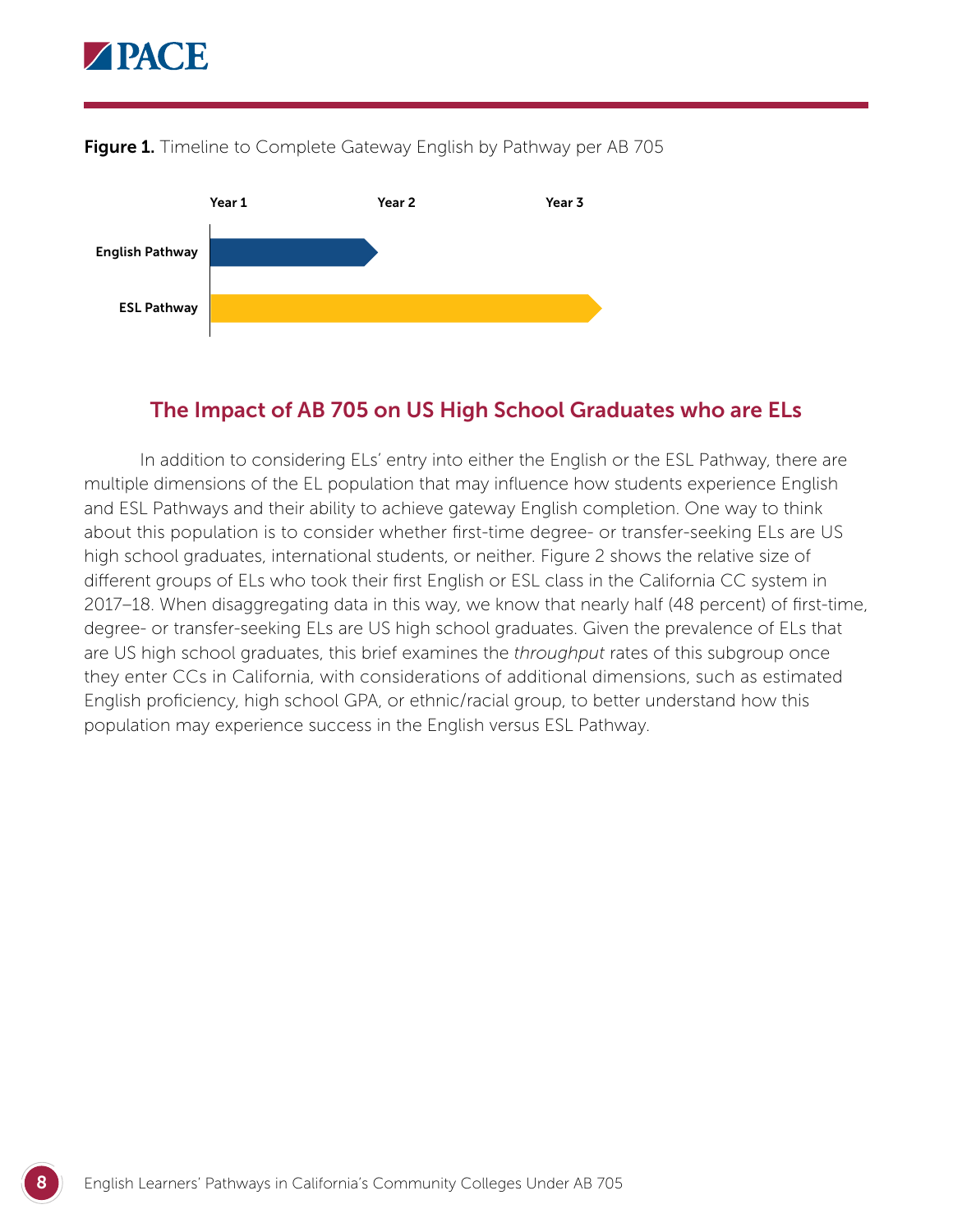Figure 2. Relative Sizes of First-Time, English Language Arts Pathways for Degree/Transfer-Seeking EL and ESL CC Students, 2017–18



*Source*. Student-level high school and CC records from California's intersegmental longitudinal data system, Cal-PASS Plus

Although there may be misconceptions that ELs who are high school graduates may maximize their throughput rates via the ESL Pathway, prior research and our current analysis suggest this is not necessarily the case. Throughput rate is a relatively new metric that provides the percentage of a given cohort of students who complete a key gateway course—in this case, a transferable, college-level English composition course—within a designated time frame. In a recent paper from the RP Group's Multiple Measures Assessment Project (MMAP), Hayward compared the throughput rates of students classified as ELs in US high schools and who subsequently enrolled in California CCs and entered either the credit ESL Pathway or the English Pathway.<sup>37</sup>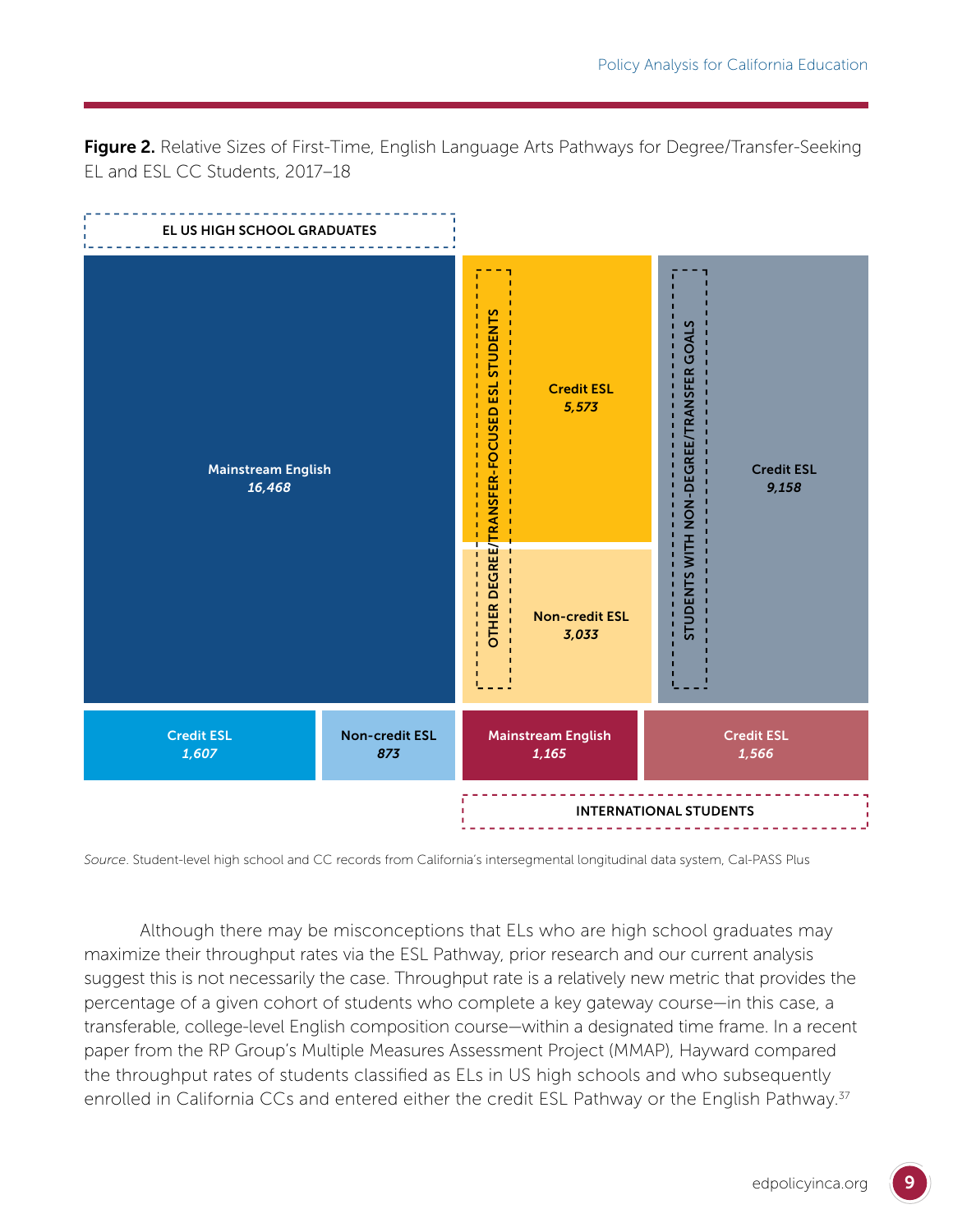

In our follow-up analysis of this data, we found that ELs who graduated from a US high school and then enrolled in the CC experienced much higher throughput rates when allowed to enroll directly in transferable, college-level English composition than if they were directed to the ESL Pathway.38 This relationship held true for all high school ELs regardless of their ELD intensity (i.e., the proportion of their high school English language arts coursework that consisted of ELD classes specifically designed to support the development of ELs' English language proficiency; see Figure 3).<sup>39</sup> At the high school level, beginning-level ELs tend to take more ELD classes than those at higher levels of English proficiency. However, students' enrollment and placement in ELD courses may be influenced by factors unrelated to students' English proficiency. Despite this limitation, for statistical measurement and modeling, ELD intensity can serve as a useful proxy for ELs' English language proficiency levels in high school.

Figure 3. Throughput Rate by English or ESL Pathway Disaggregated by High School ELD Enrollment Intensity

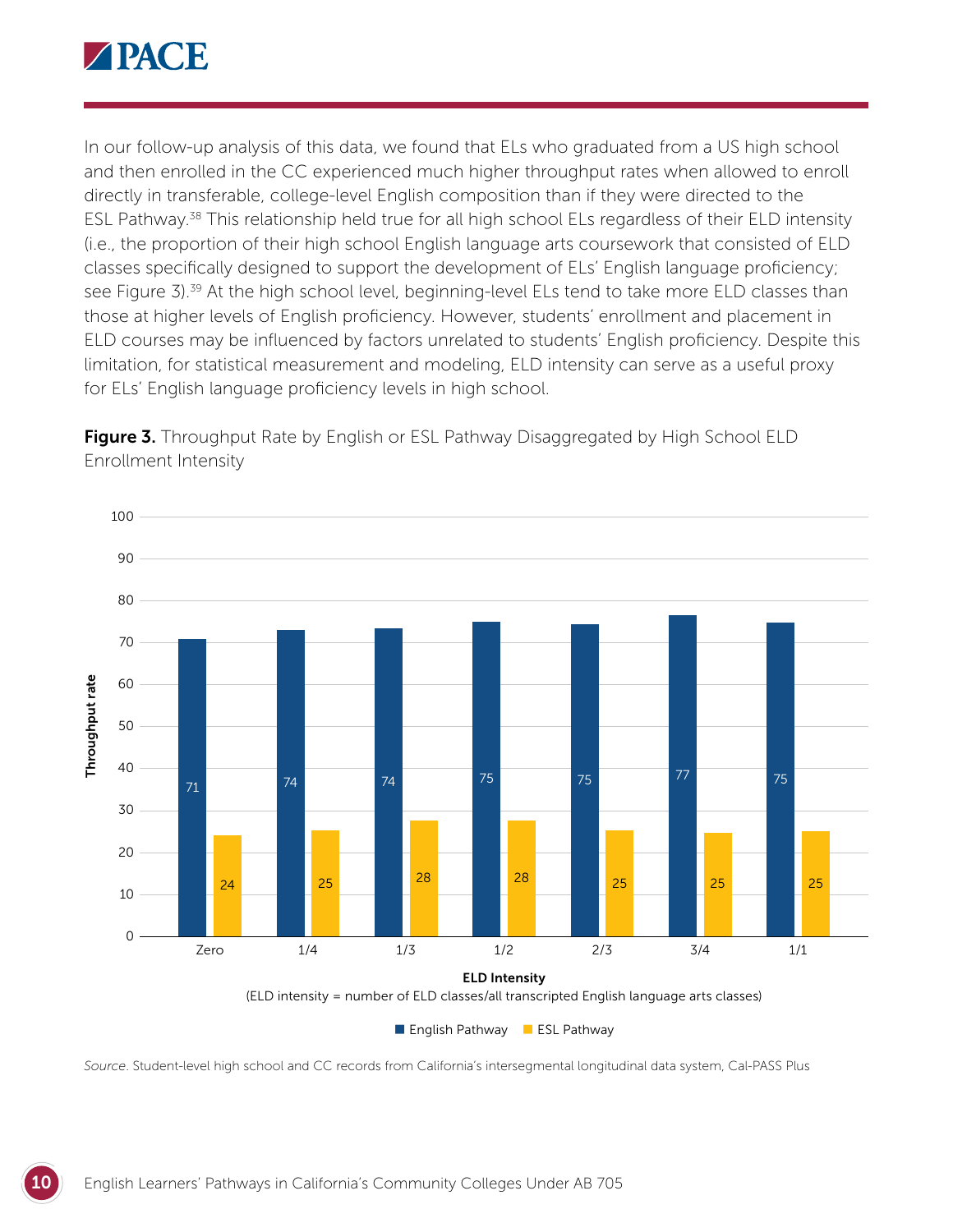A competing hypothesis regarding these findings might be that the EL students who were high school graduates and had access to transferable, college-level English composition were systematically different from those who entered the ESL Pathway in a way not captured in Figure 3. High school GPA, for instance, is known to be a strong predictor of success in college.<sup>40</sup> To control for the independent influence of variation in high school GPA, we disaggregated the students into three unweighted high school GPA bands (i.e., 0–1.89; 1.90–2.59; and 2.60–4.0). Even though there were strong effects for the variation in high school GPA, the entry into either the English Pathway or the ESL Pathway remained powerfully predictive of eventual throughput, so much so that our follow-up analysis found that students in the lowest high school GPA band who entered the English Pathway consistently achieved higher throughput rates than students in the highest high school GPA band who entered the ESL Pathway, across all ELD intensities (see Figure 4).



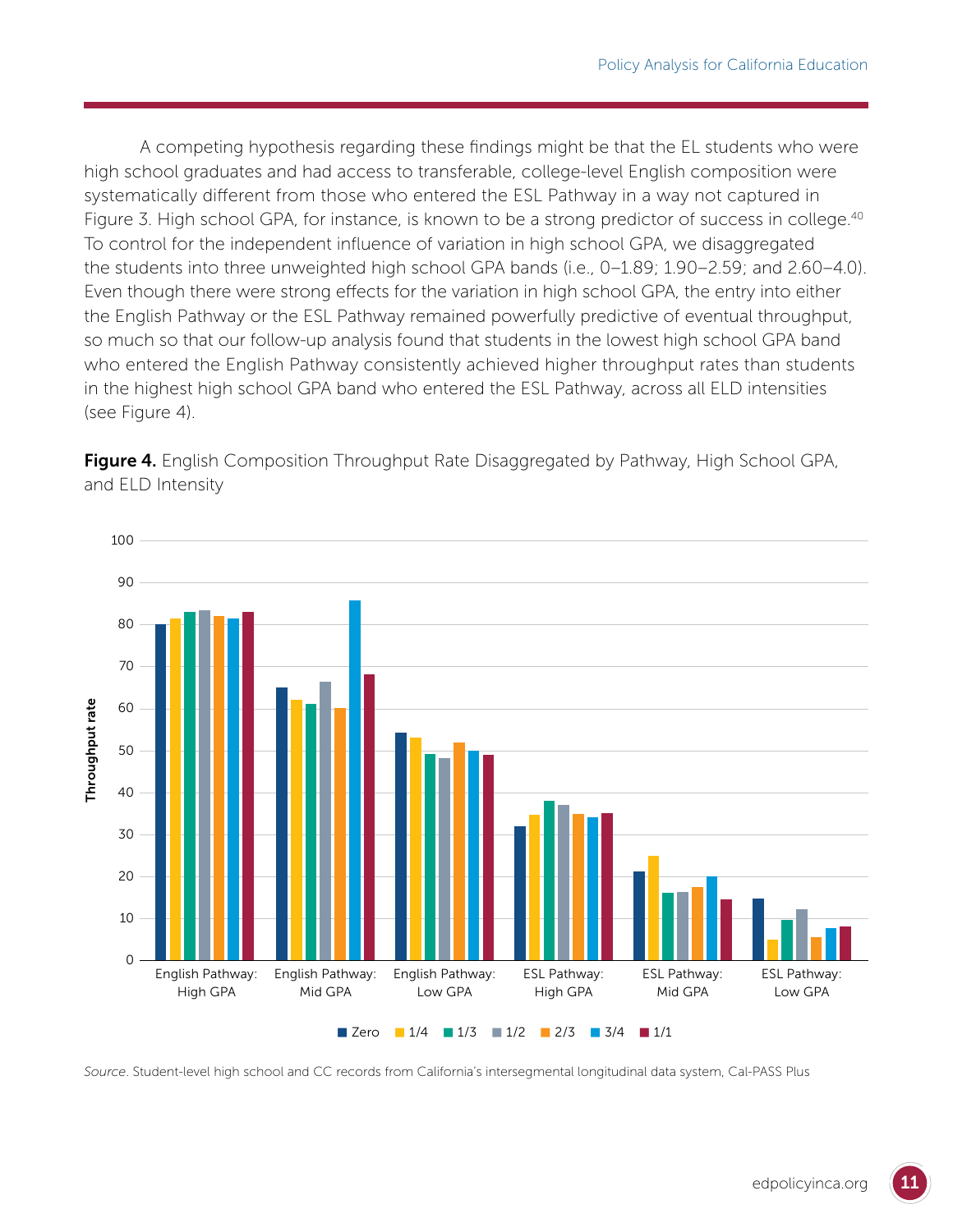

Next, in our follow-up analysis to Hayward,<sup>41</sup> we developed a multivariate model to simultaneously account for the influence of college entry point (English or ESL), high school GPA, ELD intensity, and ethnicity/race (Asian American, Latinx, neither). The model explained approximately 35 percent of the variability in throughput and correctly categorized the throughput outcome of 73 percent of the cases. The most powerful predictor of throughput was the pathway taken at the CC (i.e., English or ESL). The odds of EL US high school graduates who entered directly into transferable, college-level English composition successfully achieving throughput within 1 year of their initial enrollment in the sequence were more than 8 times greater than the odds of similar students who entered the ESL Pathway, controlling for the independent effects of high school GPA and ELD intensity as well as ethnicity/race. Latinx students were much less likely to achieve throughput than Asian American students, all other things being equal. Also, the higher a student's intensity of engagement with ELD coursework in high school, the less likely they were to achieve throughput. However, this effect is not nearly as strong as the effects for the college language arts pathway taken (English vs. ESL) and for high school GPA<sup>42</sup>

# Policy Recommendations

#### 1. Place ELs Who Are High School Graduates Directly in the English Pathway

Our findings clearly suggest that regardless of prior English language proficiency and academic preparation in high school, ELs placed in the English Pathway have better throughput rates and therefore have a greater likelihood of degree completion or transfer. Especially in the context of AB 705, remediation at CCs is only justifiable if it increases students' chances of success in college. Our results indicate that requiring EL US high school graduates to take ESL courses will likely prolong their time to complete transferable, college-level courses and reduce their likelihood of succeeding in CC. In contrast, the data suggests that placing US high school graduates who are ELs directly into transfer-level English courses (e.g., the English Pathway) does not seem to overwhelm ELs. In fact, they are able to pass these courses without lengthy language remediation sequences. The combination of these two trends leads us to recommend that, by default, high school graduates who are ELs should be placed directly in the English Pathway this is particularly justifiable if language support is incorporated into transfer-level English courses rather than isolated and sequenced, as in ESL courses (see our next recommendation).

#### 2. Integrate ELD and Academic Instruction

The current CC system requires segments of the EL population to develop their English language proficiency to a certain threshold level before they are allowed to access college-level courses.43 We recommend that CCs move away from the current system wherein unreliable signs of English language proficiency such as EL status or ELD enrollment while in high school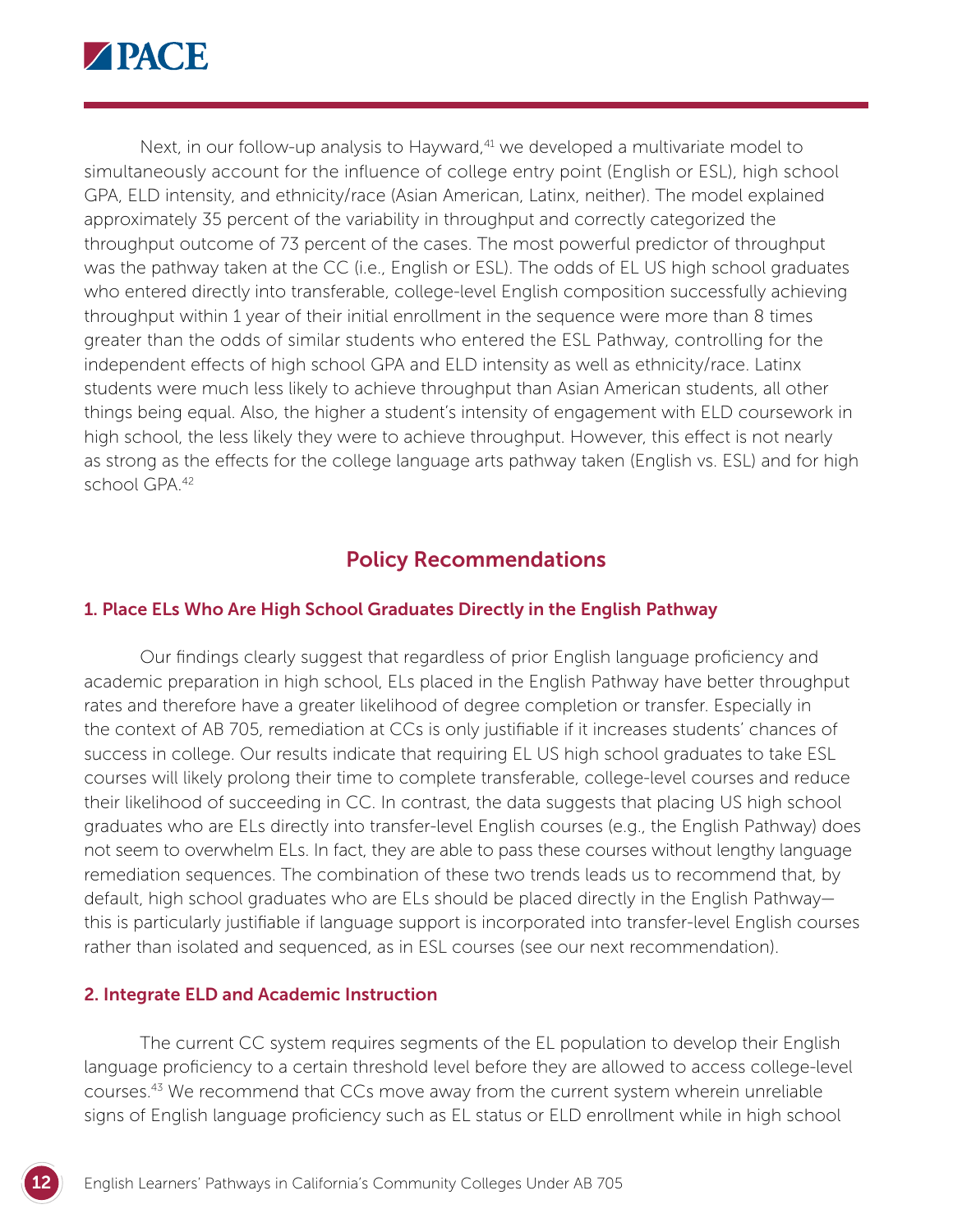redirect students from the existing English curriculum in favor of a new system where English support is integrated into academic instruction throughout the college-level courses so that ELD and academic learning can take place in tandem. In other words, we recommend that at least some faculty be trained in evidence-based strategies and practices to embed language support into existing courses. Another possibility, especially in CCs where there is a critical mass of ELs from the same first-language background (Spanish, Chinese), is to offer some academic content courses in that language so that they can take college-level subject-matter courses in their first language—just as dual-language programs in K–12 education deliver academic content in two languages. These policies and practices will, in turn, increase EL students' academic success and will allow them to persist and succeed in college and help create a culture in CCs that acknowledges and normalizes a rapidly growing number of multilingual students who are learning English and academic subjects at the same time. Such practices align with policy shifts in California's K–12 system, where ELD coursework is integrated and is cohesive across students' high school curricula. This presents an opportunity to create an ELD experience for ELs that is consistent, cohesive, and comprehensive at the K–12 and CC levels.

#### 3. Track ELs' Academic Pathways from High School to College in Administrative Data Sets

Absent other methods of identifying ELs, one way to identify ELs in the CCs has been to look at the students placed in ESL courses. Before the implementation of AB 705, it was already common for ELs, particularly those who graduated from high school, to begin on the English Pathway, leaving no indication in the administrative records of their status as ELs. Now, after the implementation of AB 705, it is even more common for ELs to begin in the English Pathway with a direct placement into transferable college-level English composition. Placement of more students directly on the English Pathway ironically further obscures recognition of multilingual students who may need language support. It is critically important, then, to improve data systems so that we may track ELs across the P–16 education span to understand their trajectories across educational systems. In particular, there is an urgent need to mend the fissure between high school and higher education so that students who were classified as ELs in high school (whether they were reclassified by the end of high school or not) can be tracked as they move into and through higher education, and their progress and success in college can be captured. California has already taken steps in this direction. Specifically, California's new Cradle-to-Career Data System is beginning to connect existing education, workforce, financial aid, and social service information to help educators, decision makers and the public address disparities in opportunities and improve outcomes for all students throughout the state.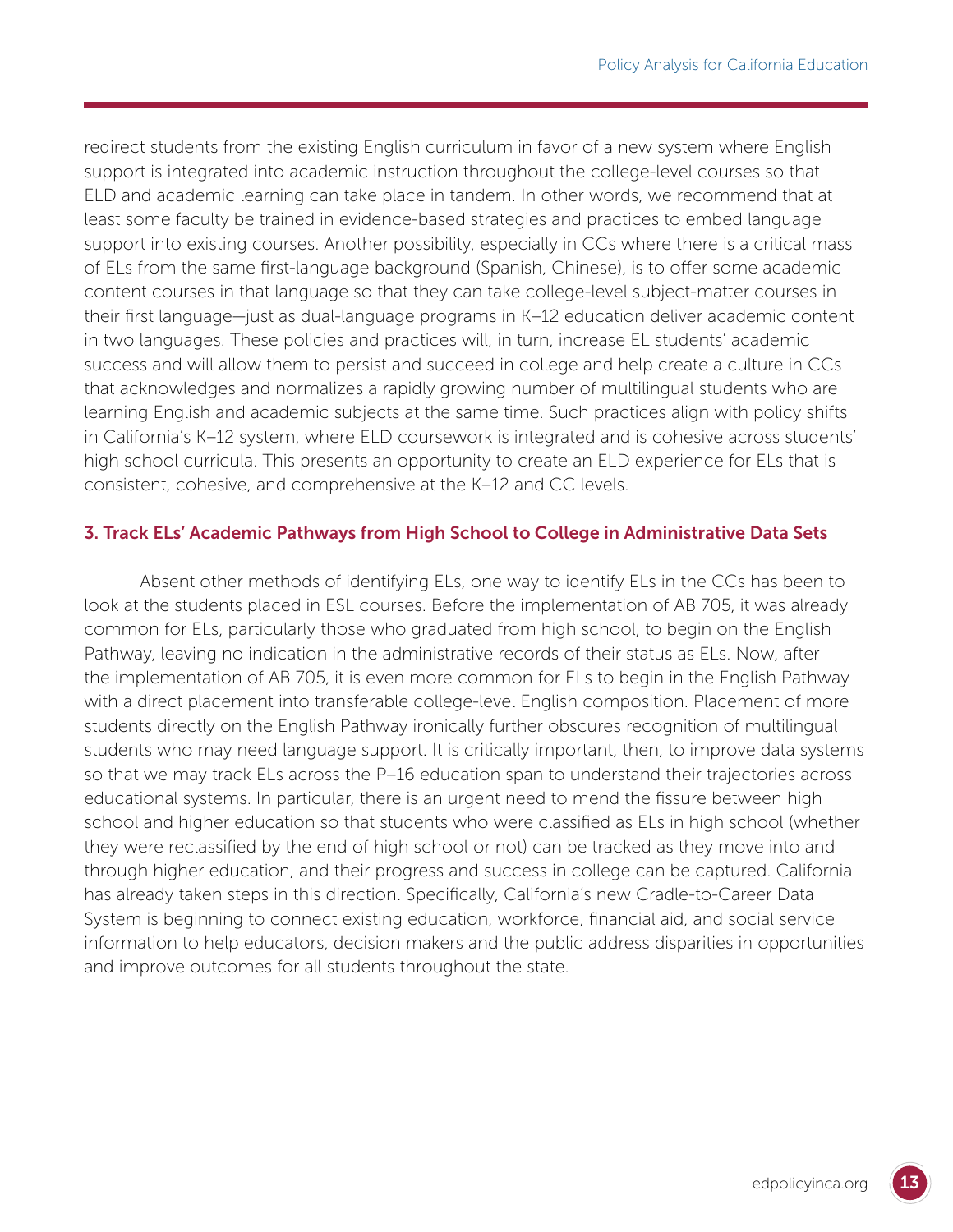

Specific data would be useful in this context and should be considered for collecting and sharing. First, it is possible to collect language data from college students when they initially apply for college. These data can mirror the Home Language Survey given to parents when students start their K–12 academic trajectory. Second, transcript, high school, and California Longitudinal Pupil Achievement Data System (CALPADS; California Department of Education's [CDE's] longitudinal data system for state and federal reporting) data—including student-level records on EL and reclassification status—could be integrated into college and university data systems so that CCs and four-year institutions can assist in following ELs once they enter the system. The development and implementation of such a data system should also include policies and systems that foster data use in ways that support equitable outcomes. For example, using these data should not deter students' access to the English Pathway in CCs but inform practitioners at the K–12 and CC levels. Counselors and advisors at both the K–12 and CC levels could use these data to inform and align how they develop, structure, and communicate the language arts coursework to and for students.

These data can provide insight into better alternatives to traditionally constructed ELD programs—whether bilingual classrooms, immersion with support, or integrated ELD across the curriculum. Knowing ELs' curricular histories, such as ELD coursework and their relationship to CC gateway English completion, can assist in providing support and services to ELs as they navigate to and through their college experiences. Third, this data system presents an opportunity for CCs and four-year institutions to systematically and routinely collect data on the English proficiency of college students so that we can examine the educational and occupational trajectories of all groups of linguistically diverse students, including international students and non-degree-seeking ELs. Now is the time for California to ensure that ELs who transition from K–12 to higher education are adequately prepared and served.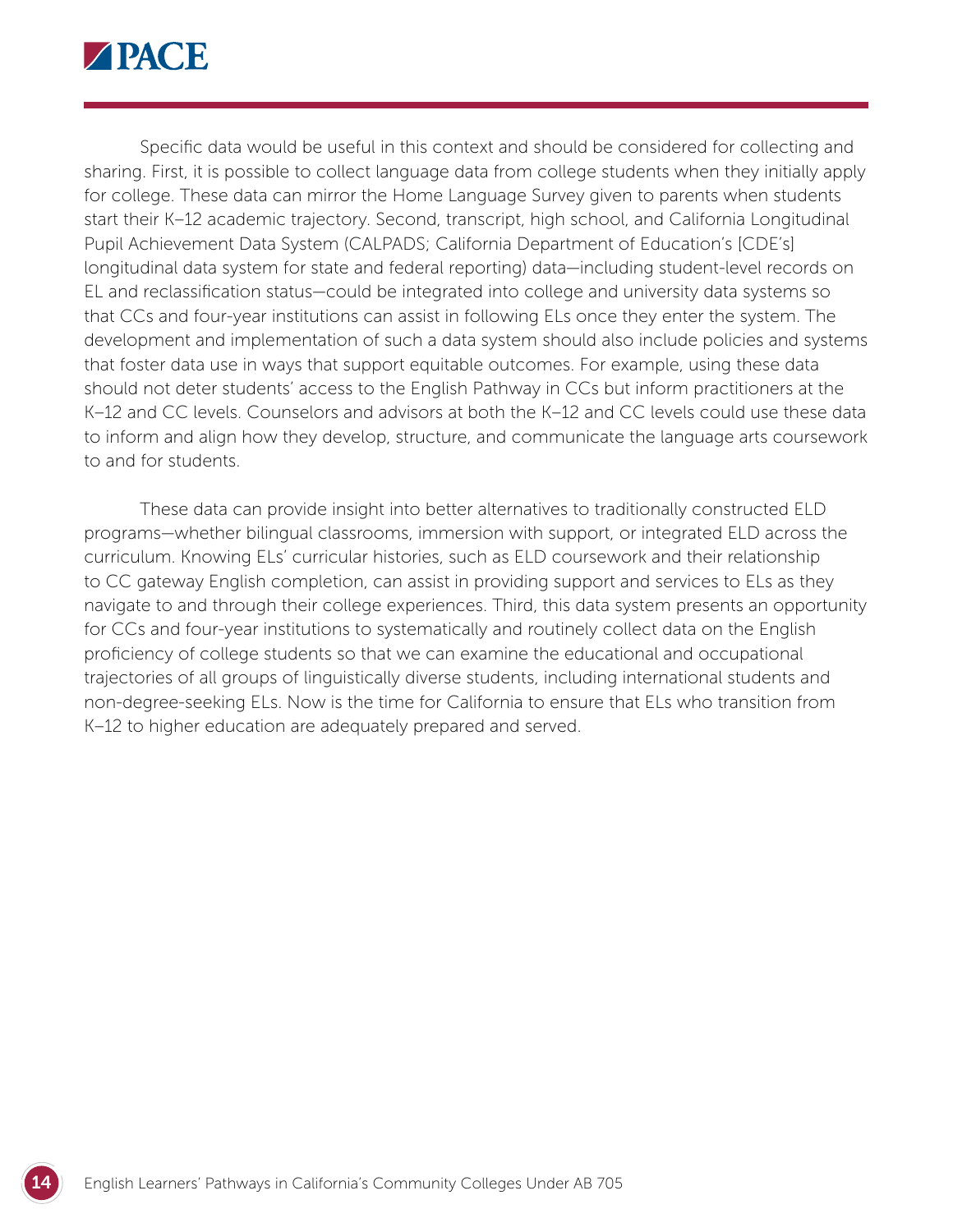# Endnotes

- <sup>1</sup> Mejia, M. C., Rodriguez, O., & Johnson, H. (2016). *Preparing students for success in California's community colleges*. Public Policy Institute of California. [www.ppic.org/wp-content/uploads/content/pubs/report/R\\_1116MMR.pdf](https://www.ppic.org/wp-content/uploads/content/pubs/report/R_1116MMR.pdf)
- <sup>2</sup> In this brief, we define ELs as a subset of linguistically minoritized students who need support to access curricula in English. We use this definition for both students in K–12 education and in community colleges.
- $3$  Linguistically minoritized students refers to all students who consider a language other than English their primary language or the language that they speak at home. Importantly, not all language minority students need support to access English curricula since many of them are fluent in academic English. Nuñez, A.-M., Rios-Aguilar, C., Kanno, Y., & Flores, S. M. (2016). English learners and their transition to postsecondary education. In M. B. Paulsen (Ed.), *Higher education: Handbook of theory and research* (Vol. 31, pp. 41–90). Springer. See also Macías, R. F. (n.d.). *Language minority students: Scope*. [education.stateuniversity.com/pages/2157/Language-Minority-Students.html](https://education.stateuniversity.com/pages/2157/Language-Minority-Students.html)
- <sup>4</sup> LTELs are defined as ELs who have been enrolled in schools in the United States for 6 years without reaching levels of English proficiency that are needed to be reclassified.
- <sup>5</sup> Buenrostro, M., & Maxwell-Jolly, J. (2021). *Renewing our promise: Research and recommendations to support California's long-term English learners*. Californians Together. [californianstogether.org/wp-content/uploads/2021/10/Renewing\\_Our\\_](https://californianstogether.org/wp-content/uploads/2021/10/Renewing_Our_Promise_to_LTELs.pdf) [Promise\\_to\\_LTELs.pdf](https://californianstogether.org/wp-content/uploads/2021/10/Renewing_Our_Promise_to_LTELs.pdf)
- <sup>6</sup> California Department of Education. (2021a). *English learners in California schools*. [www.cde.ca.gov/ds/sg/englishlearner.asp;](https://www.cde.ca.gov/ds/sg/englishlearner.asp) California Department of Education. (2021b). *Facts about English learners in California*. [www.cde.ca.gov/ds/ad/cefelfacts.asp](https://www.cde.ca.gov/ds/ad/cefelfacts.asp)
- $7$  Contreras, F., & Fujimoto, M. (2019). College readiness for English language learners (ELLs) in California: Assessing equity for ELLs under the local control funding formula. *Peabody Journal of Education, 94*(2), 209–225.
- <sup>8</sup> Bahr, P. R., Fagioli, L. P., Hetts, J., Hayward, C., Willett, T., Lamoree, D., Newell, M. A., Sorey, K., & Baker, R. B. (2019). Improving placement accuracy in California's community colleges using multiple measures of high school achievement. *Community College Review, 47*(2), 178–211; Contreras & Fujimoto, 2019; Flores, S. M., & Drake, T. A. (2014). Does English language learner (ELL) identification predict college remediation designation? A comparison by race and ethnicity, and ELL waiver status. *Review of Higher Education: Journal of the Association for the Study of Higher Education, 38*(1), 1–36.
- <sup>9</sup> Rodriguez, G. M., & Cruz, L. (2009). The transition to college of English learner and undocumented immigrant students: Resource and policy implications. *Teachers College Record, 111*(10), 2385–2418.
- <sup>10</sup> Gebhard, M. (2019). *Teaching and researching ELLs' disciplinary literacies: Systemic functional linguistics in action in the context of US school reform*. Routledge; Gibbons, P. (2015). *Scaffolding language, scaffolding learning: Teaching English language learners in the mainstream classroom* (2nd ed.). Heinemann; Walqui, A., & Bunch, G. C. (Eds.) (2019). *Amplifying the curriculum: Designing quality learning opportunities for English learners*. Teachers College Press/WestEd; Rodriguez & Cruz, 2009.
- <sup>11</sup> Recognition of this issue led to the passage of AB 2735, which prohibits middle schools and high schools from denying ELs participation in the standard instructional program of a school as of the 2019–20 academic year. Callahan, R., Wilkinson, L., & Muller, C. (2010). Academic achievement and course taking among language minority youth in US schools: Effects of ESL placement. *Educational Evaluation and Policy Analysis, 32*(1), 84–117; Kanno, Y. (2021). *English learners' access to postsecondary education: Neither college nor career ready*. Multilingual Matters; Kanno, Y., & Kangas, S. (2014). ''I'm not going to be, like, for the AP'': English language learners' limited access to advanced college-preparatory courses in high school. *American Educational Research Journal, 51*, 848–878; Umansky, I. M. (2016). Leveled and exclusionary tracking: English learner's access to academic content in middle school. *American Education Research Journal, 53*, 1792–1833.
- <sup>12</sup> Kanno, Y., & Cromley, J. G. (2015). English language learners' pathways to four-year colleges. *Teachers College Record, 117*(12), 1–46. Kanno and Cromley define English proficient students as those students for whom English is not their first language but who are already proficient in English.
- 13 Kanno & Cromley, 2015.
- <sup>14</sup> Llosa, L., & Bunch, G. C. (2011). *What's in a test? ESL and English placement tests in California's community colleges and implications for US-educated language minority students*. eScholarship[. www.escholarship.org/uc/item/10g691cw;](https://www.escholarship.org/uc/item/10g691cw) Woodlief, B., Thomas, C., & Orozco, G. (2003). *California's gold: Claiming the promise of diversity in our community colleges*. California Tomorrow.
- <sup>15</sup> Rodriguez, O., Bohn, S., Hill, L., & Brooks, B. (2019). *English as a second language in California's community colleges.* Public Policy Institute of California. [www.ppic.org/wp-content/uploads/english-as-a-second-language-in-californias-community-colleges.pdf](https://www.ppic.org/wp-content/uploads/english-as-a-second-language-in-californias-community-colleges.pdf)
- <sup>16</sup> [Rodriguez et al., 2019](https://www.ppic.org/wp-content/uploads/english-as-a-second-language-in-californias-community-colleges.pdf).
- <sup>17</sup> Bamford, K., & Mizokawa, D. (1991). Additive-bilingual (immersion) education: Cognitive and language development. *Language Learning, 41*(3), 413–429; Hakuta, K. (1983). New methodologies for studying the relationship of bilingualism and cognitive flexibility. *TESOL Quarterly, 17*(4), 679–681. doi:10.2307/3586621; Kanno, 2021; Nuñez et al., 2016; Rumbaut, R. G. (2014). English plus: Exploring the socioeconomic benefits of bilingualism in Southern California. In R. M. Callahan & P. C. Gándara (Eds.), *The bilingual advantage: Language, literacy, and the labor market* (pp. 182–205). Multilingual Matters.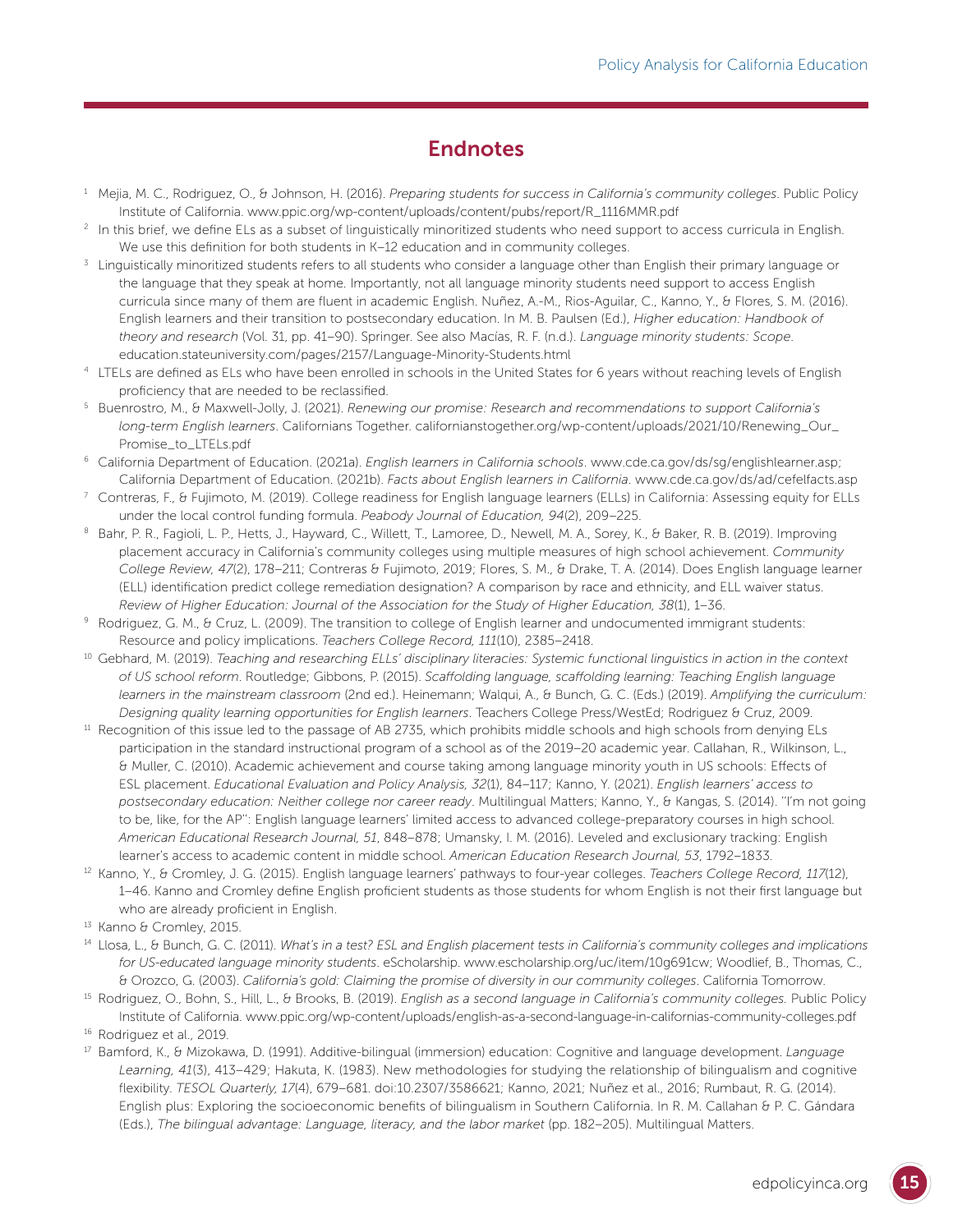

- <sup>18</sup> Rumbaut, 2014.
- <sup>19</sup> Gándara, P. (2018). The economic value of bilingualism in the United States. *Bilingual Research Journal, 41*(4), 334–343.
- <sup>20</sup> California Community Colleges Chancellor's Office (CCCCO). (2020). *What is AB 705?* [assessment.cccco.edu/ab-705](https://assessment.cccco.edu/ab-705-implementation) [implementation](https://assessment.cccco.edu/ab-705-implementation)
- <sup>21</sup> For the purposes of this brief, "remedial" and "developmental" education will be used interchangeably. Mejia et al., 2016.
- <sup>22</sup> California Code of Regulations Title 5 (CCR-Title 5). Div. 6, Ch. 6, Subch. 6, Article 3 § 55522 (2019). [govt.westlaw.com/calregs/](https://govt.westlaw.com/calregs/Document/I3BBA08FE209543A9A8181F0BF33CD714?viewType=FullText&originationContext=documenttoc&transitionType=CategoryPageItem&contextData=(sc.Default)&bhcp=1) [Document/I3BBA08FE209543A9A8181F0BF33CD714?viewType=FullText&originationContext=documenttoc&transitionType=](https://govt.westlaw.com/calregs/Document/I3BBA08FE209543A9A8181F0BF33CD714?viewType=FullText&originationContext=documenttoc&transitionType=CategoryPageItem&contextData=(sc.Default)&bhcp=1) [CategoryPageItem&contextData=\(sc.Default\)&bhcp=1;](https://govt.westlaw.com/calregs/Document/I3BBA08FE209543A9A8181F0BF33CD714?viewType=FullText&originationContext=documenttoc&transitionType=CategoryPageItem&contextData=(sc.Default)&bhcp=1) California Code of Regulations Title 5 (CCR-Title 5). Div. 6, Ch. 6, Subch. 6, Article 3 § 55522.5 (2020). [govt.westlaw.com/calregs/Document/IB50561600DA042C099E9D38FC65DF7F2?](https://govt.westlaw.com/calregs/Document/IB50561600DA042C099E9D38FC65DF7F2?viewType=FullText&originationContext=documenttoc&transitionType=CategoryPageItem&contextData=(sc.Default)) [viewType=FullText&originationContext=documenttoc&transitionType=CategoryPageItem&contextData=\(sc.Default\)](https://govt.westlaw.com/calregs/Document/IB50561600DA042C099E9D38FC65DF7F2?viewType=FullText&originationContext=documenttoc&transitionType=CategoryPageItem&contextData=(sc.Default))
- <sup>23</sup> Nuñez et al., 2016.
- <sup>24</sup> Raufman, J., Brathwaite, J., & Kalamkarian, H. S. (2019). *English learners and ESL programs in the community college: A review of the literature* (Working Paper No. 109). Community College Research Center, Teachers College, Columbia University. [ccrc.tc.columbia.edu/media/k2/attachments/english-learners-esl-programs-community-college.pdf](https://ccrc.tc.columbia.edu/media/k2/attachments/english-learners-esl-programs-community-college.pdf)
- <sup>25</sup> Linquanti, R., & Cook, H. G. (2013). *Toward a "common definition of English learner": A brief defining policy and technical issues and opportunities for state assessment consortia.* Council of Chief State School Officers. [files.eric.ed.gov/fulltext/](http://files.eric.ed.gov/fulltext/ED542705.pdf) [ED542705.pdf;](http://files.eric.ed.gov/fulltext/ED542705.pdf) Regan, A., & Lesaux, H. (2006). Federal, state, and district level English language learner program entry and exit requirements: Effects on the education of language minority learners. *Education Policy Analysis Archives, 14*(20), 1–32.
- <sup>26</sup> Kanno, Y., & Harklau, L. (Eds.). (2012). *Linguistic minority students go to college*. Routledge. [www.researchgate.net/publication/](https://www.researchgate.net/publication/293201104_Chapter_1) [293201104\\_Chapter\\_1](https://www.researchgate.net/publication/293201104_Chapter_1); [Raufman et al., 2019.](https://ccrc.tc.columbia.edu/media/k2/attachments/english-learners-esl-programs-community-college.pdf)
- <sup>27</sup> Nuñez et al., 2016.
- <sup>28</sup> Nuñez et al., 2016.
- <sup>29</sup> As in public discourse, this brief will use the phrases "transfer-level English," "transfer-level English gateway," "transferable collegelevel English composition," and "gateway English" interchangeably.
- <sup>30</sup> Rodriguez et al., 2019.
- <sup>31</sup> Hayward, C. (2020). *Maximizing ELL completion of transferable English: Focus on US high school graduates*. The Research and Planning Group. [rpgroup.org/Portals/0/Documents/Projects/MultipleMeasures/AB705\\_Workshops/Maximizing-English-](https://rpgroup.org/Portals/0/Documents/Projects/MultipleMeasures/AB705_Workshops/Maximizing-English-Language-Learners-Completion_September2020.pdf)[Language-Learners-Completion\\_September2020.pdf](https://rpgroup.org/Portals/0/Documents/Projects/MultipleMeasures/AB705_Workshops/Maximizing-English-Language-Learners-Completion_September2020.pdf); California Education Code Title 3 (EDC-Title 3). Div. 7, Pt. 48, Ch. 2 § 78213 (2020)[. leginfo.legislature.ca.gov/faces/codes\\_displaySection.xhtml?sectionNum=78213.&lawCode=EDC](https://leginfo.legislature.ca.gov/faces/codes_displaySection.xhtml?sectionNum=78213.&lawCode=EDC)
- <sup>32</sup> California Community Colleges Chancellor's Office (CCCCO). (2020, June 23). *Emergency guidance for AB 705*. [static1.squarespace.com/static/5a565796692ebefb3ec5526e/t/60a7e5a2521b425e82f70cae/1621616038113/](https://static1.squarespace.com/static/5a565796692ebefb3ec5526e/t/60a7e5a2521b425e82f70cae/1621616038113/ES+20-24+Emergency+Guidance+for+AB+705+Implementation.pdf) [ES+20-24+Emergency+Guidance+for+AB+705+Implementation.pdf](https://static1.squarespace.com/static/5a565796692ebefb3ec5526e/t/60a7e5a2521b425e82f70cae/1621616038113/ES+20-24+Emergency+Guidance+for+AB+705+Implementation.pdf); California Community Colleges Chancellor's Office (CCCCO). (2018, July 20). *Assembly Bill 705 initial guidance language for credit English as a second language*. [static1.squarespace.com/static/5a565796692ebefb3ec5526e/t/5b68e1ba70a6add62b06a9a9/1533600186421/](https://static1.squarespace.com/static/5a565796692ebefb3ec5526e/t/5b68e1ba70a6add62b06a9a9/1533600186421/AA+18-41+AB+705+Initial+Guidance+Language+for+Credit+ESL_.pdf) [AA+18-41+AB+705+Initial+Guidance+Language+for+Credit+ESL\\_.pdf](https://static1.squarespace.com/static/5a565796692ebefb3ec5526e/t/5b68e1ba70a6add62b06a9a9/1533600186421/AA+18-41+AB+705+Initial+Guidance+Language+for+Credit+ESL_.pdf)
- <sup>33</sup> CCCCO, 2018; California Community Colleges Chancellor's Office (CCCCO). (2019, April 18). *Assembly Bill 705 and 1805 spring guidance language for credit English as a Second Language (ESL).* assessment.cccco.edu/s/AA-19-20-AB-705-and-1805- Spring-2019-Guidance-Language-for-Credit-ESL.pdf; Rodriguez et al., 2019.
- <sup>34</sup> Rodriguez et al., 2019.
- <sup>35</sup> Rodriguez et al., 2019.
- <sup>36</sup> While it may seem that some sort of proficiency test would be required in order to determine whether students should enter the ESL or the English Pathway, an analysis in Hayward (2020) of a subset of EL students who responded to the question "I am comfortable reading and writing English" found that even students who responded "No" to this question had much higher throughput when they entered the English Pathway. The same results were found for students who were still enrolled in ELD classes in 12 grade. Essentially, there is no marker in the insitutional data that would provide a valid signal that a given EL US high school graduate should enter the ESL Pathway rather than the English Pathway.
- <sup>37</sup> Hayward, 2020, pp. 12–14.
- <sup>38</sup> It is up to the discretion of colleges and districts to determine how to best maximize timely gateway English completion per AB 705. As such, there may be variations in how students are advised/counseled into each respective pathway and how students are communicated their options (Hayward, 2020; Rodriguez et al., 2019).
- <sup>39</sup> The greater a student's ELD intensity, the less likely they were to enter the English pathway; 92 percent of students with no ELD classes (i.e., zero intensity) entered the English Pathway. That percentage dropped to 82 percent for those with one fourth intensity, to 71 percent for those with one half intensity, and to 55 percent for those with three fourths or full ELD intensity. In effect, ELD intensity in high school provides a signal of linguistic otherness that serves to direct students to the lower throughput ESL Pathway.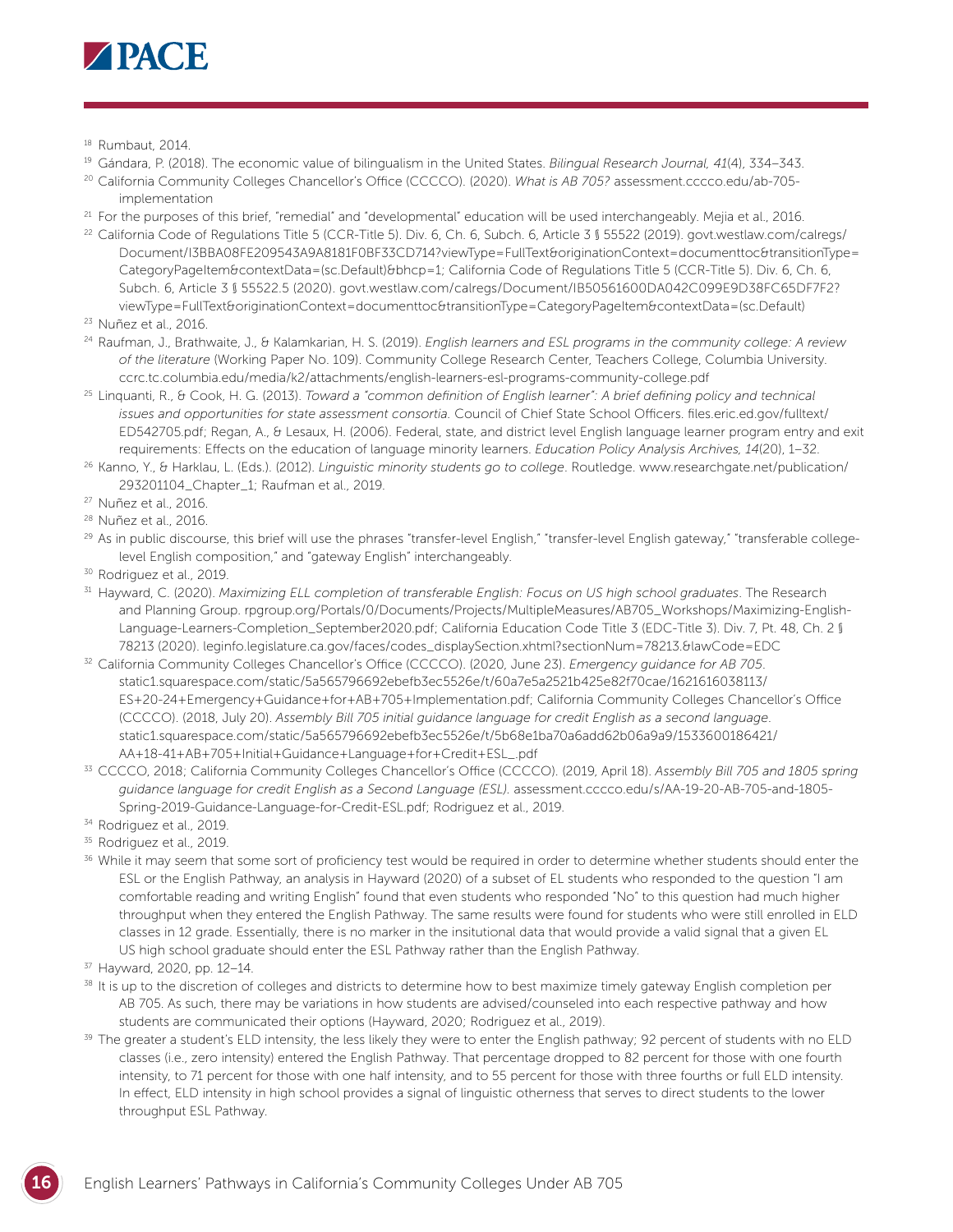<sup>40</sup> Bahr et al., 2019; Scott-Clayton, J., Crosta, P. M., & Belfield, C. R. (2014). Improving the targeting of treatment: Evidence from college remediation. *Educational Evaluation & Policy Analysis, 36*(3), 371–393; Willett, T., Hayward, C., & Dahlstrom, E. (2008). *An early alert system for remediation needs of entering community college students: Leveraging the California Standards Test* (No. 2007036). California Partnership for Achieving Student Success.

- <sup>42</sup> These results are consistent with and build upon Hayward, 2020, whose findings suggest that EL US high school graduates had higher throughput rates in the English Pathway than the ESL Pathway, regardless of the number of years of attendance in the US high school. In other words, EL US high school graduates who began their US high school instruction in the senior year and then began in the English Pathway at CC had higher throughput rates than EL US high school graduates who had 4 years of US high school instruction and began in the ESL Pathway at CC.
- 43 David, N. E., & Kanno, Y. (2020). ESL programs at US community colleges: A multi-state study of placement tests, course offerings, and course content. *TESOL Journal, 12*(2), e562.

#### Author Biographies

Craig Hayward is Dean of Institutional Effectiveness at Bakersfield College and a lead researcher for the RP Group's Multiple Measures Assessment Project (MMAP) research team.

Yasuko Kanno is a specialist in English learner education in Massachusetts and an associate professor at Boston University Wheelock College of Education & Human Development.

Cecilia Rios-Aguilar is professor of education and Associate Dean of Equity, Diversity, and Inclusion in the University of California, Los Angeles, School of Education & Information Studies as well as a PACE faculty director.

Davis Vo is a Ph.D. student at the University of California, Los Angeles, School of Education & Information Studies.

<sup>41</sup> Hayward, 2020.